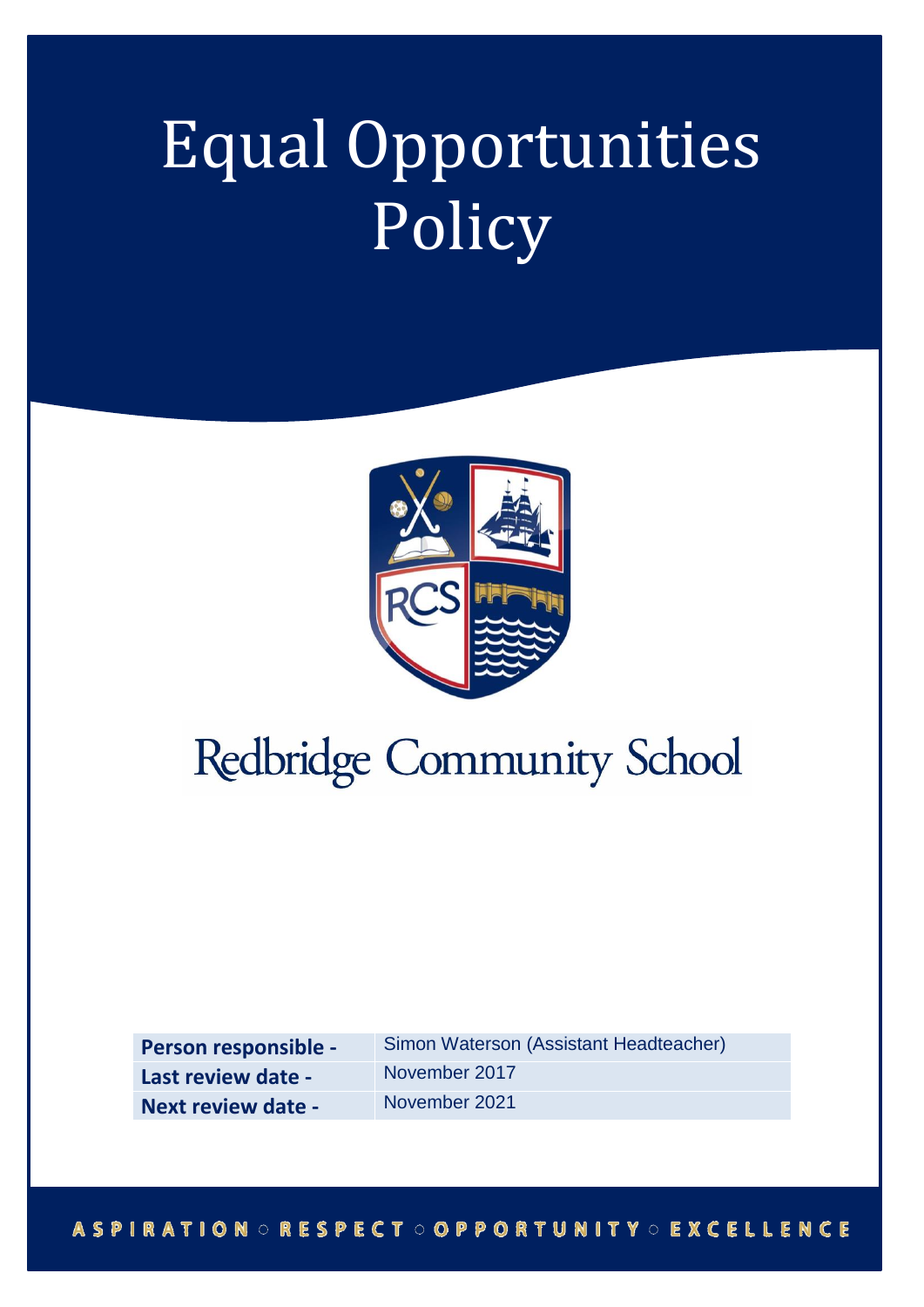| <b>Contents</b> |                                                |        |
|-----------------|------------------------------------------------|--------|
| 1.              | Aims                                           | Page 3 |
| 2.              | Definition of discrimination                   | Page 3 |
| 3.              | The school will                                | Page 3 |
| 4.              | Quotation from the Fair Assessment Policy      | Page 4 |
| 5.              | Staff recruitment and professional development | Page 4 |
| 6.              | Teaching staff will                            | Page 5 |
| 7.              | The headteacher and SMT will                   | Page 5 |
| 8.              | All staff in addition will                     | Page 5 |
| 9.              | Appendix 1                                     | Page 6 |
| 10.             | Appendix 2                                     | Page 8 |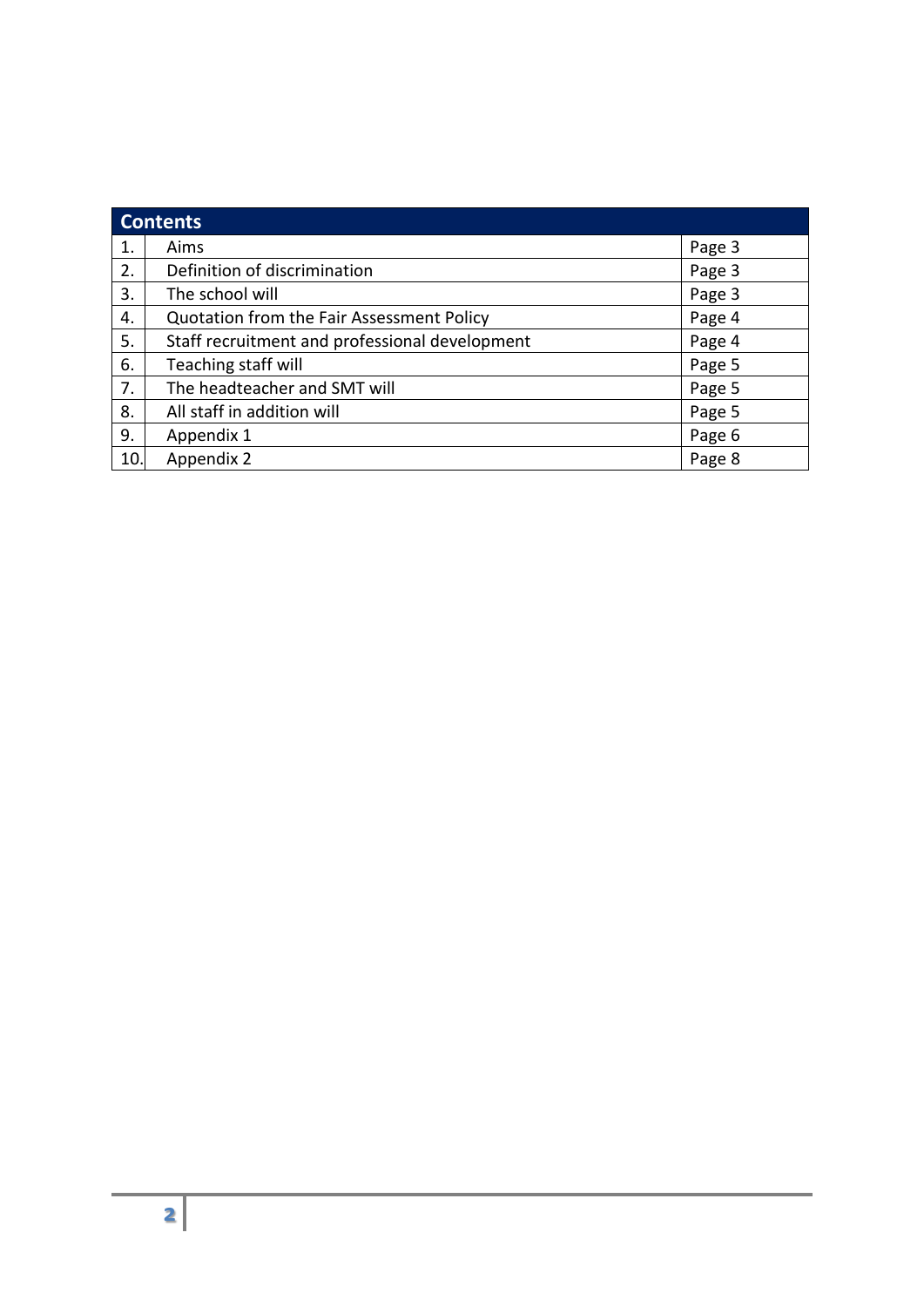# **Aims:**

Redbridge Community School is committed to the principle that all students and staff should be treated with dignity and respect. We are proud to be a fully inclusive community school. We recognise the two key duties under the remit of Equal Opportunities:

1. To tackle discrimination in all of its forms

2. To actively promote equality for all staff and students

Equality of opportunity at Redbridge Community School is about providing equality and excellence for all stakeholders in order to promote the highest possible standards of achievement. Equality of opportunity applies to all members of the school community, ie students, staff, governors, parents, community members, volunteers and external agencies. We are wholly committed to ensuring our young people are prepared to become successful learners; confident individuals and responsible citizens.

# **This school policy is in accordance with the Equalities Act of 2010.**

# **Definitions of Discrimination:**

- Direct Discrimination: is when a person is treated less favourably than others in comparable circumstances because of a special characteristic such as sex, race or a disability. It is unlawful except in some circumstances relating to age and disability in school. Indirect Discrimination: occurs when a provision, criterion or practice is applied to all but has a different impact on members of one or more protected groups, of which the complainant is one placed at a disadvantage as a result.
- Victimisation occurs when a person is treated less favourably because they have taken action in respect of discrimination.
- Harassment is unwanted conduct which violates a person's dignity or creates an intimidating, hostile, degrading, humiliating or offensive environment for them, on grounds of one of the relevant characteristics such as sex or race. Racist symbols, sexist material, political symbols or other biased and/or offensive insignia are forbidden in the school. The display of such materials is regarded as discriminatory behaviour.

N.B. We take particular notice of the protected characteristics as defined below: Age; disability; gender reassignment and gender identity; marriage and civil partnership; pregnancy and maternity; race; religion or belief;

sex; sexual orientation.

# **Please refer to Appendix 1: Definitions at the end of this document.**

#### **The School will:**

Provide an appropriate learning and social experience for all students, giving equal consideration regardless of colour, origin, disability, culture, gender, sexual orientation or ability and make appropriate adjustments when required to ensure continued equality.

- Ensure that all students and staff are encouraged to achieve their full potential, including access to external examinations.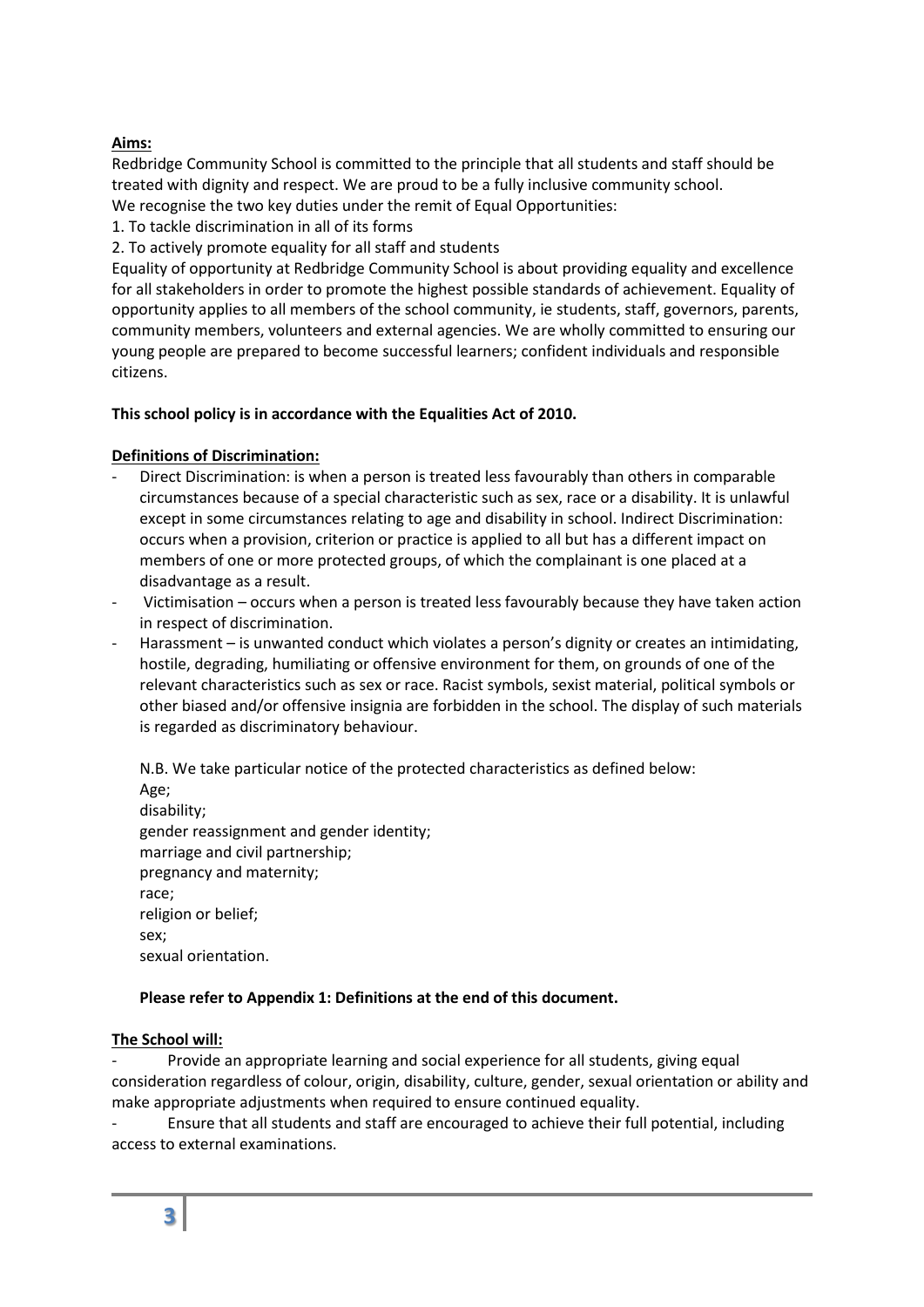# **Applicable quotation from the Fair Assessment Policy:**

- We aim to provide a variety of qualifications which provide all students with the opportunity to achieve their full potential by the most appropriate and direct route.
- Our Assessment Policy is based on the concepts of equality, ability, diversity, clarity, consistency and openness.
- We will endeavour to ensure that the assessment processes are implemented in a way which is fair and non-discriminatory.
- Promote and maintain diversity amongst students and staff
- Develop an ethos culture which values and respects everybody and provides the opportunity to learn in an environment free of prejudice
- Not tolerate any form of xenophobia, including those forms that are directed towards religious groups and communities
- Encourage participation of bisexual, gay, lesbian and transgender members of our community and implement appropriate strategies to prevent homophobic abuse, bullying and harassment
- Not tolerate any form of homophobic language in the school environment
- Comply in full with the rights as set out in the Civil Partnership Act 2005
- Ensure that all staff educate against any form of prejudice or negative stereotyping and that their conduct with students and colleagues reflects this responsibility at all times
- Enable students and staff to celebrate festivals and other events relevant to their particular faith and actively encourage all students to understand these
- Ensure staff are updated to deal effectively with issues related to discrimination; harassment and prejudice
- Eliminate all unlawful discrimination, whether based on race, gender homophobia or other discriminatory factors and circumstances
	- Take specific action to tackle any differences between sub-groups
- Prepare students to be full citizens in today's local, national and global context
- Create an ethos in which sensitive or controversial issues can be discussed openly by the whole school community including all stakeholders
- Ensure that there will be no discrimination to students arising from the actions of their parents/siblings.
- Actively promote awareness of the dangers of religious intolerance, engendered by religious extremists

#### **Staff Recruitment and Professional Development:**

The school will have a transparent and accessible Recruitment Policy which adheres to all key employment legislation and the most up to date requirements for safer recruitment when working with young people

The school will adhere in full with Local and National Guidelines on Equal Opportunities. All teaching and associate staff should be included in appropriate meetings, staff development policy making and social functions when appropriate including experienced and NQTs and supply teachers All new staff, Beginning Teachers and Supply Teachers should be informed of and familiarised with school policies, procedures and the rationale behind them

All staff should have access to appropriate staff development relevant to Equal Opportunities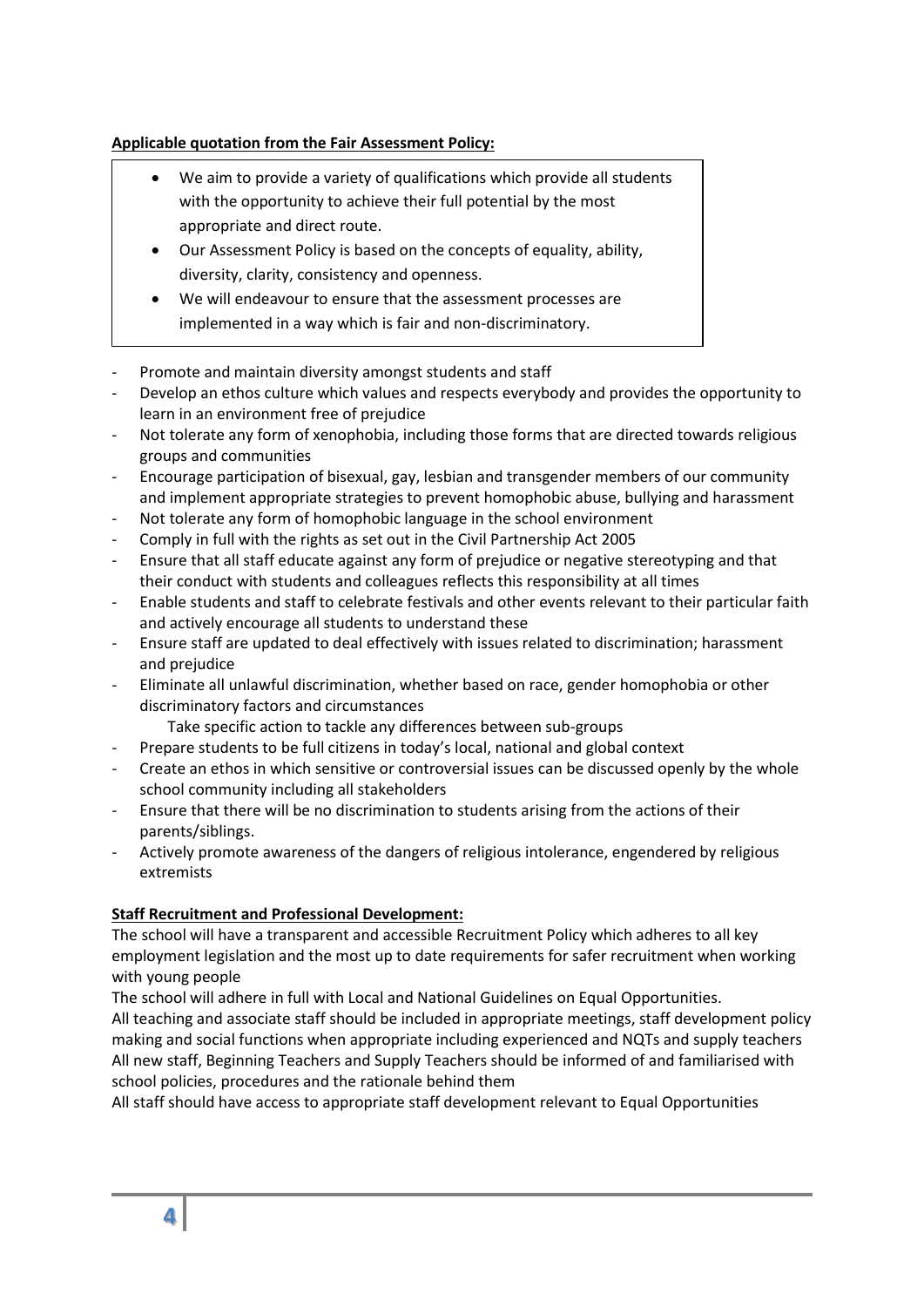#### **Teaching staff wil**l:

- Ensure that pupils from all groups have full access to the curriculum
- Promote equality and diversity through teaching and through relation with pupils, staff, parents and the wider community
- Monitor teaching and curriculum developments to ensure high expectations of all pupils and appropriate breadth of content in relation to the school and the wider community
- Ensure that teaching styles, methods, language, questioning and classroom management includes and engages all students and makes them feel valued Ensure that different cultural traditions are valued on their own terms and made meaningful
- Choose suitable resources with motivate, promote and are sensitive to different genders, groups, cultures and backgrounds
- Challenge stereotypes and what are thought to be stereotypical activities
- Review regularly teaching strategies in relation to variations in learning and attainment and in the light of known good practice
- Stay aware of possible cultural assumptions and bias within their own attitudes
- Be vigilant about religious extremism and report according to the agreed procedures

#### **The Headteacher (with the SMT) will:**

Work in partnership with the Teaching and Non-teaching staff, students, parents and Governing Body to ensure that this policy and its related procedures and equality action plans are implemented.

#### **All staff in addition will:**

- Deal with incidents which challenge equal opportunities (please refer to the whole school behaviour policy) and know how to identify and challenge any bias and stereotyping
- Record any breaches or incidents as is school procedure and ensure that the appropriate punishments are enforced.

**All forms of discrimination by any person within the school will be treated seriously. A formal record of such incidents will be made, whether they take place in the school grounds, corridors or teaching areas. It will always be made clear to offending individuals that such behaviour is unacceptable. The school behaviour policy clearly states that such offences could lead to fixed term and/or permanent exclusion.**

All appropriate disciplinary or legal action will be taken to protect students from any discriminatory behaviour, verbal or physical, by any individual or groups from within or outside the institution. Unacceptable attitudes and behaviour such as harassment and stereotyping will not be tolerated. Allegations of discriminatory behaviour by any members of the school staff or students will be dealt with under the appropriate Grievance and Disciplinary Procedure or the Behaviour Management Policy.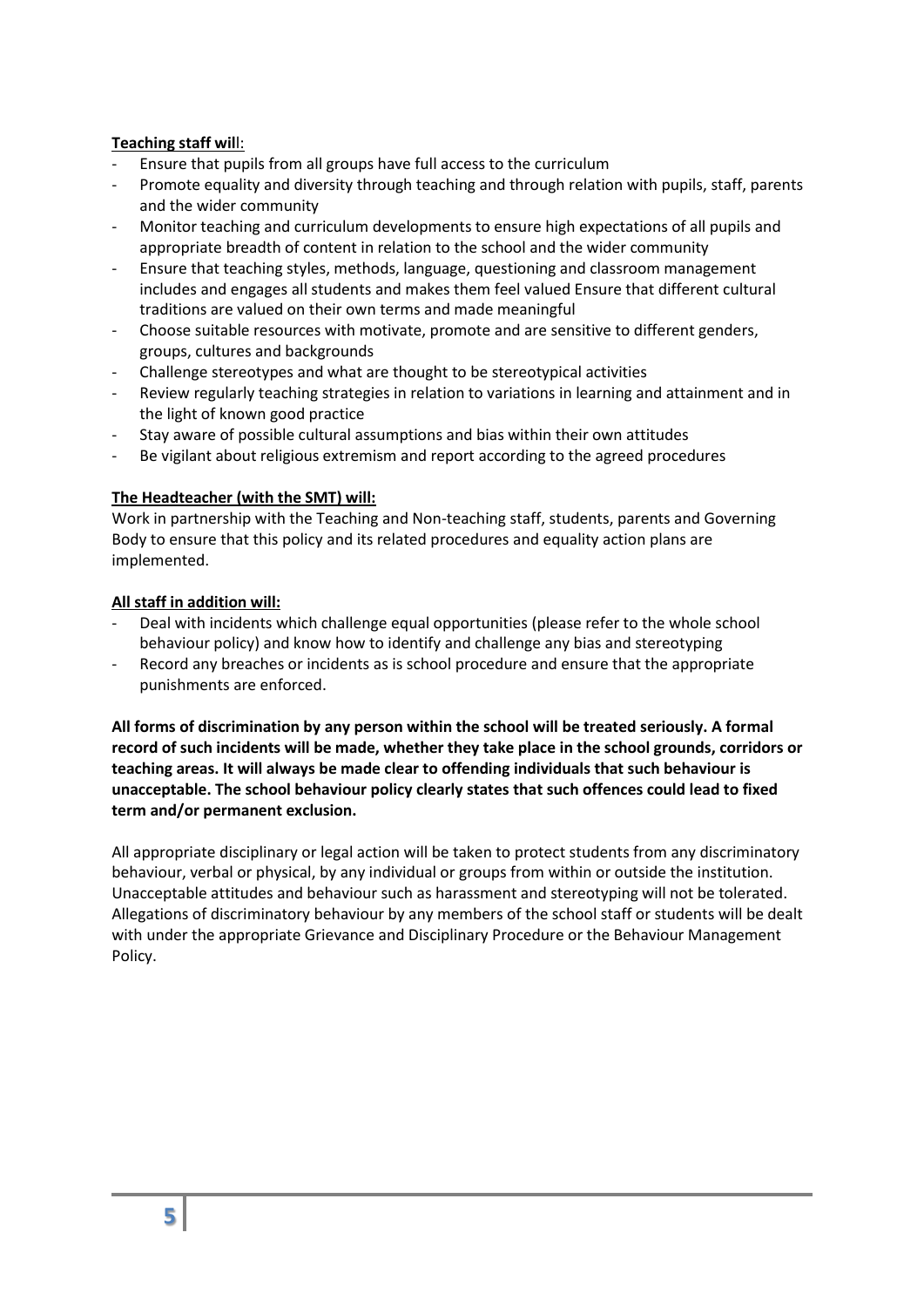### **Appendix 1: Definitions of the Protected Characteristics**

# **Age:**

(1)In relation to the protected characteristic of age—

(a) a reference to a person who has a particular protected characteristic is a reference to a person of a particular age group;

(b) a reference to persons who share a protected characteristic is a reference to persons of the same age group.

(2) A reference to an age group is a reference to a group of persons defined by reference to age, whether by reference to a particular age or to a range of ages.

#### **Disability:**

(1) A person (P) has a disability if—

(a) P has a physical or mental impairment, and

(b) the impairment has a substantial and long-term adverse effect on P's ability to carry out normal day-to-day activities.

(2) A reference to a disabled person is a reference to a person who has a disability.

(3) In relation to the protected characteristic of disability— .

(a) a reference to a person who has a particular protected characteristic is a reference to a person who has a particular disability;

(b) a reference to persons who share a protected characteristic is a reference to persons who have the same disability.

(4) This Act (except Part 12 and section 190) applies in relation to a person who has had a disability as it applies in relation to a person who has the disability; accordingly (except in that Part and that section)—

(a) a reference (however expressed) to a person who has a disability includes a reference to a person who has had the disability, and

(b) a reference (however expressed) to a person who does not have a disability includes a reference to a person who has not had the disability.

(5) A Minister of the Crown may issue guidance about matters to be taken into account in deciding any question for the purposes of subsection (1).

(6) Schedule 1 (disability: supplementary provision) has effect.

#### **Gender reassignment:**

(1) A person has the protected characteristic of gender reassignment if the person is proposing to undergo, is undergoing or has undergone a process (or part of a process) for the purpose of reassigning the person's sex by changing physiological or other attributes of sex.

(2) A reference to a transsexual person is a reference to a person who has the protected characteristic of gender reassignment.

(3) In relation to the protected characteristic of gender reassignment—

(a) a reference to a person who has a particular protected characteristic is a reference to a transsexual person;

(b) a reference to persons who share a protected characteristic is a reference to transsexual persons.

Protection from discrimination because of gender reassignment in schools is new for pupils in the Equality Act, although school staff are already protected. This means that for the first time it will be unlawful for schools to treat pupils less favourably because of their gender reassignment and that schools will have to factor in gender reassignment when considering their obligations under the Equality Duty.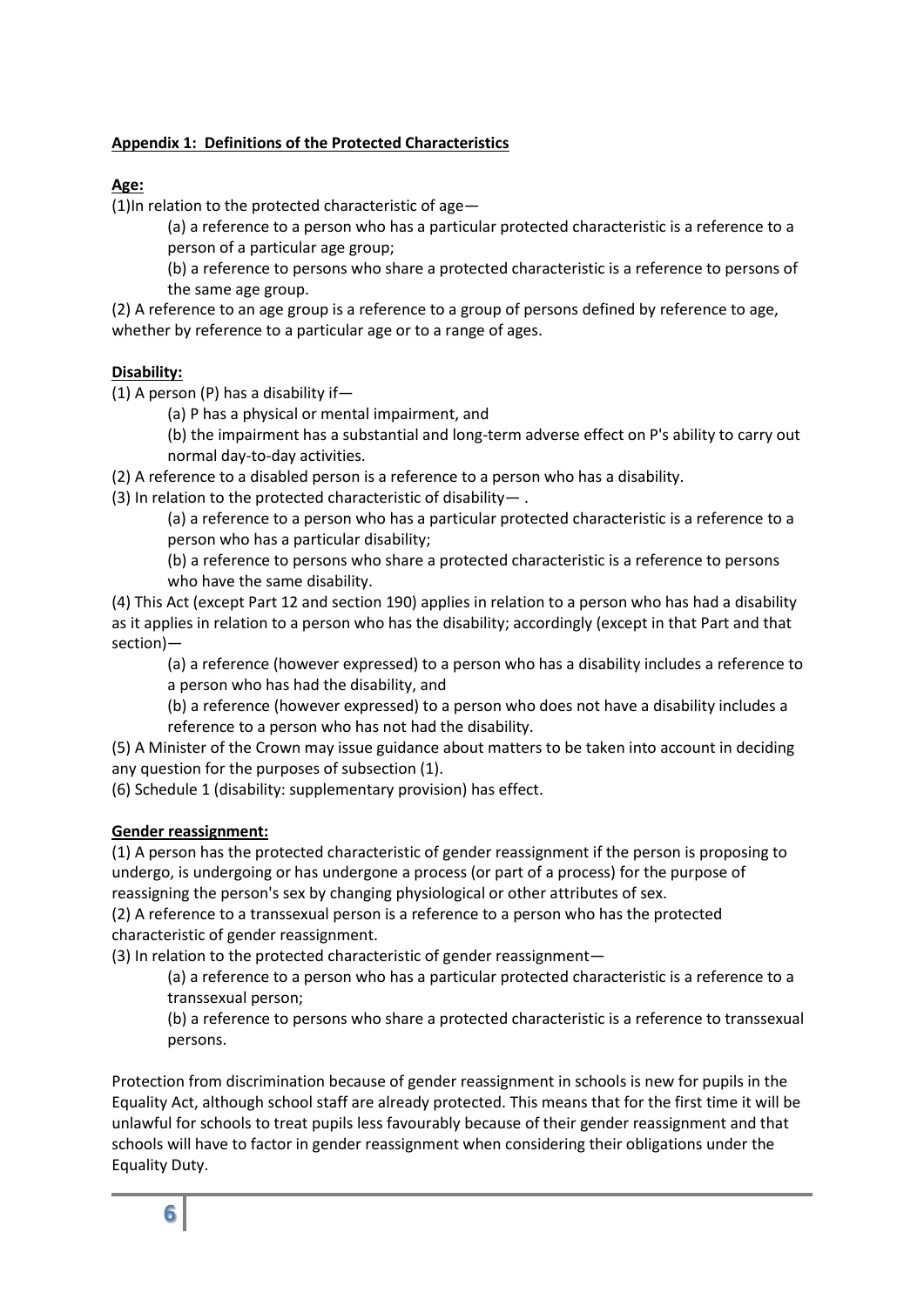Gender reassignment is defined in the Equality Act as applying to anyone who is undergoing, has undergone or is proposing to undergo a process (or part of a process) of reassigning their sex by changing physiological or other attributes. This definition means that in order to be protected under the Act, a pupil will not necessarily have to be undertaking a medical procedure to change their sex but must be taking steps to live in the opposite gender, or proposing to do so.

The protection against discrimination because of gender reassignment now matches the protection because of sexual orientation in schools. That is protection from direct and indirect discrimination and victimisation, which includes discrimination based on perception and on association. All schools must ensure that all gender variant pupils, or the children of transgender parents, are not singled out for different and less favourable treatment from that given to other pupils. They should check that there are no practices which could result in unfair, less favourable treatment of such pupils. For example, it would be unlawful discrimination for a teacher to single out a pupil undergoing gender reassignment and embarrass him in front of the class because of this characteristic.

#### **Marriage and civil partnership:**

(1) A person has the protected characteristic of marriage and civil partnership if the person is married or is a civil partner.

(2) In relation to the protected characteristic of marriage and civil partnership—

(a) a reference to a person who has a particular protected characteristic is a reference to a person who is married or is a civil partner;

(b) a reference to persons who share a protected characteristic is a reference to persons who are married or are civil partners.

#### **Race:**

Race includes—

(a) colour;

(b) nationality;

(c) ethnic or national origins.

(2 ) In relation to the protected characteristic of race—

(a) a reference to a person who has a particular protected characteristic is a reference to a person of a particular racial group;

(b) a reference to persons who share a protected characteristic is a reference to persons of the same racial group.

(3) A racial group is a group of persons defined by reference to race; and a reference to a person's racial group is a reference to a racial group into which the person falls.

(4) The fact that a racial group comprises two or more distinct racial groups does not prevent it from constituting a particular racial group.

(5) A Minister of the Crown may by order—

(a) amend this section so as to provide for caste to be an aspect of race;

(b) amend this Act so as to provide for an exception to a provision of this Act to apply, or not

to apply, to caste or to apply, or not to apply, to caste in specified circumstances.

(6) The power under section 207(4)(b), in its application to subsection (5), includes power to amend this Act.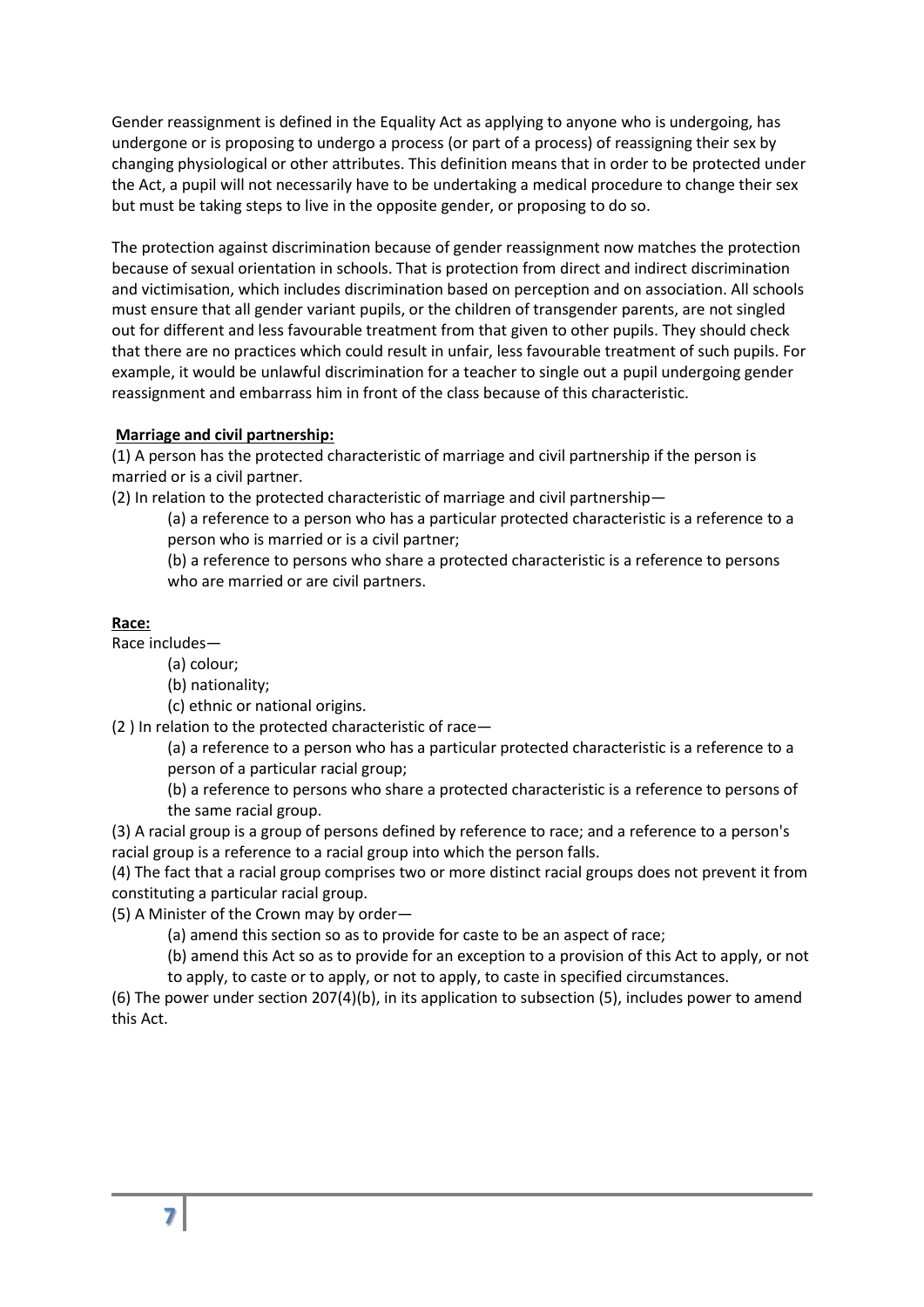# **Religion or belief:**

(1) Religion means any religion and a reference to religion includes a reference to a lack of religion. (2) Belief means any religious or philosophical belief and a reference to belief includes a reference to a lack of belief.

(3) In relation to the protected characteristic of religion or belief—

(a) a reference to a person who has a particular protected characteristic is a reference to a person of a particular religion or belief;

(b) a reference to persons who share a protected characteristic is a reference to persons who are of the same religion or belief.

### **Sex**:

In relation to the protected characteristic of sex—

(a) a reference to a person who has a particular protected characteristic is a reference to a man or to a woman;

(b) a reference to persons who share a protected characteristic is a reference to persons of the same sex.

# **Sexual orientation:**

(1) Sexual orientation means a person's sexual orientation towards—

(a) persons of the same sex,

(b) persons of the opposite sex, or

(c) persons of either sex.

(2) In relation to the protected characteristic of sexual orientation—

(a) a reference to a person who has a particular protected characteristic is a reference to a person who is of a particular sexual orientation;

(b) a reference to persons who share a protected characteristic is a reference to persons who are of the same sexual orientation.

# **Appendix 2: Prohibited conduct**

# **Discrimination**

# **Direct discrimination.**

(1) A person (A) discriminates against another (B) if, because of a protected characteristic, A treats B less favourably than A treats or would treat others.

(2) If the protected characteristic is age, A does not discriminate against B if A can show A's treatment of B to be a proportionate means of achieving a legitimate aim.

(3) If the protected characteristic is disability, and B is not a disabled person, A does not discriminate against B only because A treats or would treat disabled persons more favourably than A treats B. (4) If the protected characteristic is marriage and civil partnership, this section applies to a contravention of Part 5 (work) only if the treatment is because it is B who is married or a civil partner.

(5) If the protected characteristic is race, less favourable treatment includes segregating B from others.

(6) If the protected characteristic is sex—

(a) less favourable treatment of a woman includes less favourable treatment of her because she is breast-feeding;

(b) in a case where B is a man, no account is to be taken of special treatment afforded to a woman in connection with pregnancy or childbirth.

(7) Subsection (6)(a) does not apply for the purposes of Part 5 (work).

(8) This section is subject to sections 17(6) and 18(7).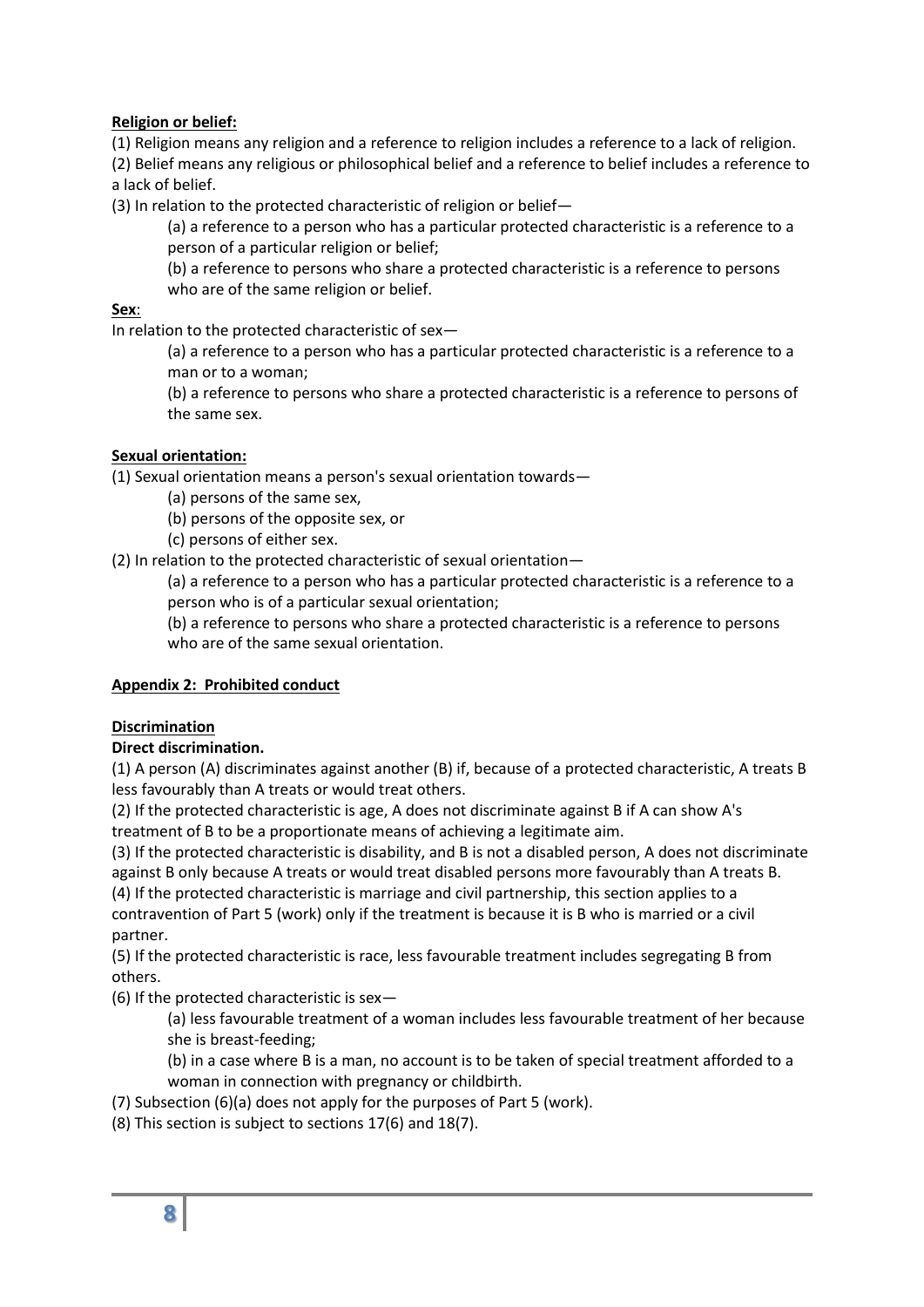# **Combined discrimination: dual characteristics.**

(1) A person (A) discriminates against another (B) if, because of a combination of two relevant protected characteristics, A treats B less favourably than A treats or would treat a person who does not share either of those characteristics.

(2) The relevant protected characteristics are—

(a) age;

- (b) disability;
- (c) gender reassignment;
- (d) race
- (e) religion or belief;
- (f) sex;
- (g) sexual orientation.

(3) For the purposes of establishing a contravention of this Act by virtue of subsection (1), B need not show that A's treatment of B is direct discrimination because of each of the characteristics in the combination (taken separately).

(4) But B cannot establish a contravention of this Act by virtue of subsection (1) if, in reliance on another provision of this Act or any other enactment, A shows that A's treatment of B is not direct discrimination because of either or both of the characteristics in the combination.

(5) Subsection (1) does not apply to a combination of characteristics that includes disability in circumstances where, if a claim of direct discrimination because of disability were to be brought, it would come within section 116 (special educational needs).

(6) A Minister of the Crown may by order amend this section so as to—

(a) make further provision about circumstances in which B can, or in which B cannot,

- establish a contravention of this Act by virtue of subsection (1);
- (b) specify other circumstances in which subsection (1) does not apply.
- (7) The references to direct discrimination are to a contravention of this Act by virtue of section 13.

# **Discrimination arising from disability**:

(1) A person (A) discriminates against a disabled person (B) if—

(a) A treats B unfavourably because of something arising in consequence of B's disability, and

(b) A cannot show that the treatment is a proportionate means of achieving a legitimate aim.

(2) Subsection (1) does not apply if A shows that A did not know, and could not reasonably have been expected to know, that B had the disability.

#### **Gender reassignment discrimination: cases of absence from work:**

(1) This section has effect for the purposes of the application of Part 5 (work) to the protected characteristic of gender reassignment.

(2) A person (A) discriminates against a transsexual person (B) if, in relation to an absence of B's that is because of gender reassignment, A treats B less favourably than A would treat B if—

(a) B's absence was because of sickness or injury, or

(b) B's absence was for some other reason and it is not reasonable for B to be treated less favourably

(3) A person's absence is because of gender reassignment if it is because the person is proposing to undergo, is undergoing or has undergone the process (or part of the process) mentioned in section 7(1).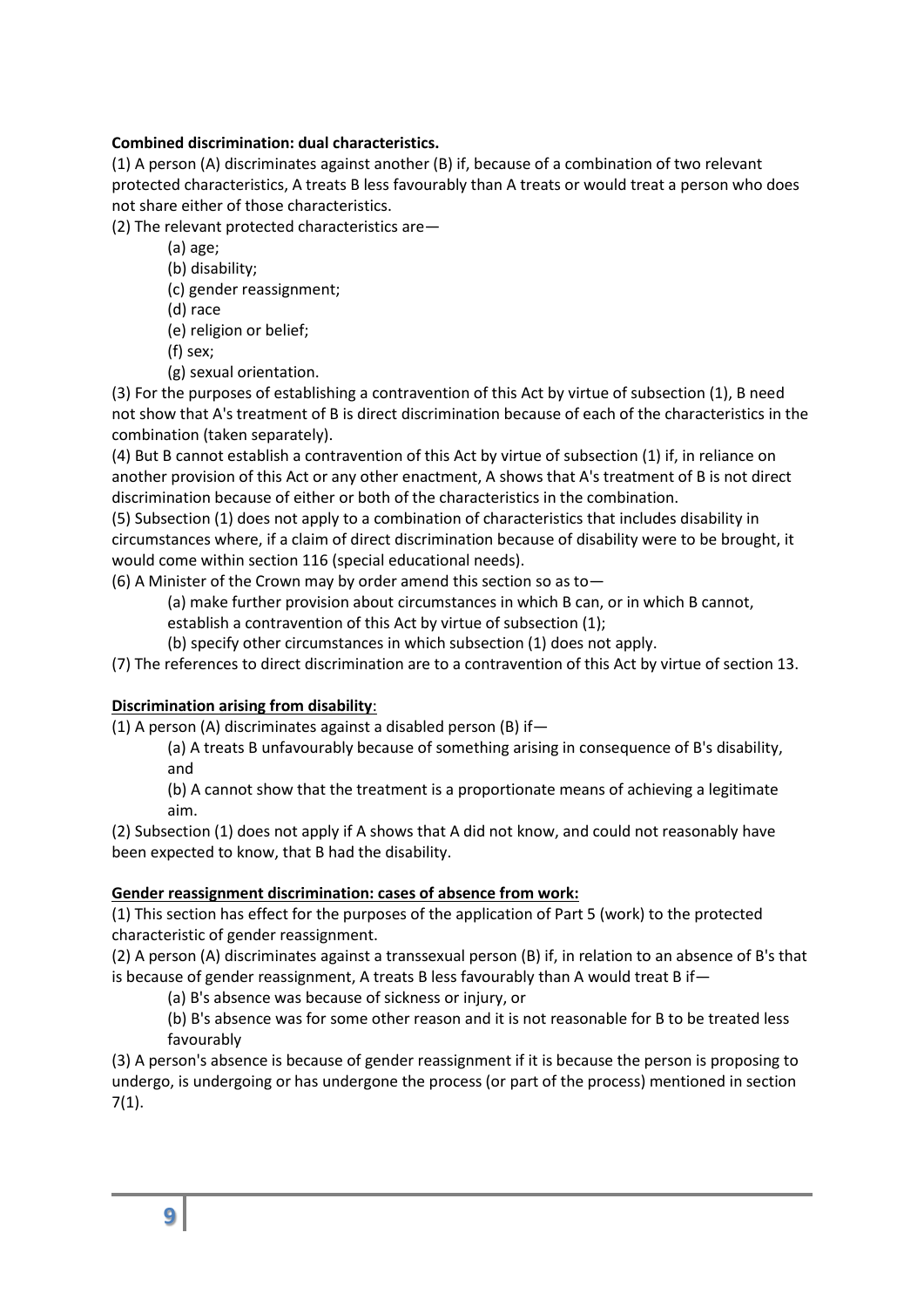### **Pregnancy and maternity discrimination: non-work cases:**

(1) This section has effect for the purposes of the application to the protected characteristic of pregnancy and maternity of—

(a) Part 3 (services and public functions);

- (b) Part 4 (premises);
- (c) Part 6 (education);
- (d) Part 7 (associations).

(2) A person (A) discriminates against a woman if A treats her unfavourably because of a pregnancy of hers. .

(3) A person (A) discriminates against a woman if, in the period of 26 weeks beginning with the day on which she gives birth, A treats her unfavourably because she has given birth.

(4) The reference in subsection (3) to treating a woman unfavourably because she has given birth includes, in particular, a reference to treating her unfavourably because she is breast-feeding.

(5) For the purposes of this section, the day on which a woman gives birth is the day on which—

(a) she gives birth to a living child, or .

(b) she gives birth to a dead child (more than 24 weeks of the pregnancy having passed).

(6) Section 13, so far as relating to sex discrimination, does not apply to anything done in relation to a woman in so far as—

(a) it is for the reason mentioned in subsection (2), or

(b) it is in the period, and for the reason, mentioned in subsection (3).

#### **Pregnancy and maternity discrimination: work cases**:

(1) This section has effect for the purposes of the application of Part 5 (work) to the protected characteristic of pregnancy and maternity.

(2) A person (A) discriminates against a woman if, in the protected period in relation to a pregnancy of hers, A treats her unfavourably —

(a) because of the pregnancy, or

(b) because of illness suffered by her as a result of it.

(3) A person (A) discriminates against a woman if A treats her unfavourably because she is on compulsory maternity leave.

(4) A person (A) discriminates against a woman if A treats her unfavourably because she is exercising or seeking to exercise, or has exercised or sought to exercise, the right to ordinary or additional maternity leave.

(5) For the purposes of subsection (2), if the treatment of a woman is in implementation of a decision taken in the protected period, the treatment is to be regarded as occurring in that period (even if the implementation is not until after the end of that period).

(6) The protected period, in relation to a woman's pregnancy, begins when the pregnancy begins, and ends—

(a) if she has the right to ordinary and additional maternity leave, at the end of the additional maternity leave period or (if earlier) when she returns to work after the pregnancy;

(b) if she does not have that right, at the end of the period of 2 weeks beginning with the end of the pregnancy.

(7) Section 13, so far as relating to sex discrimination, does not apply to treatment of a woman in so far as—

(a) it is in the protected period in relation to her and is for a reason mentioned in paragraph

(a) or (b) of subsection (2), or

(b) it is for a reason mentioned in subsection (3) or (4).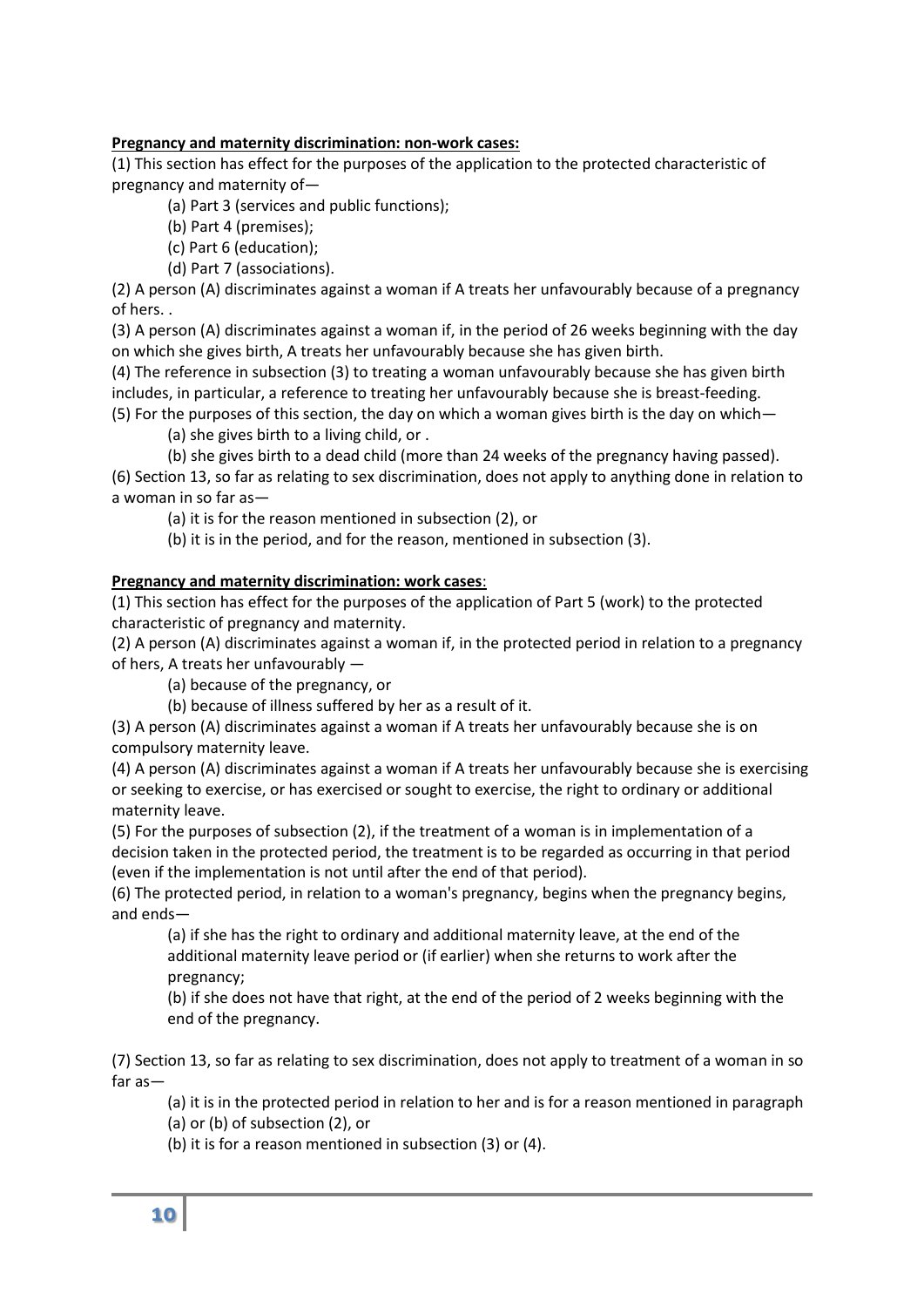### **Pregnancy in School Pupils:**

Protection for pupils from discrimination because of pregnancy and maternity in schools is covered in the Equality Act. This means it is unlawful for schools to treat a pupil less favourably because she becomes pregnant or has recently had a baby, or because she is breastfeeding. Schools will also have to factor in pregnancy and maternity when considering their obligations under the Equality Duty (see chapter 5).

Local authorities have a duty under Section 19 of the Education Act 1996 to arrange suitable fulltime education for any pupils of compulsory school age who would not otherwise receive such an education. This could include pupils of compulsory school age who become pregnant or who are parents. In particular, where pupils are unable to attend their previous school, the local authority would need to consider whether this duty is applied. 'Suitable education' should meet the individual needs of the pupil and must take account of their age, ability, aptitude and individual needs including any special educational needs they may have. Local authorities must have regard to statutory guidance on alternative provision and the ensuring a good education for children unable to attend school because of health needs.

# **Indirect discrimination:**

(1) A person (A) discriminates against another (B) if A applies to B a provision, criterion or practice which is discriminatory in relation to a relevant protected characteristic of B's.

(2) For the purposes of subsection (1), a provision, criterion or practice is discriminatory in relation to a relevant protected characteristic of B's if—

(a) A applies, or would apply, it to persons with whom B does not share the characteristic,

(b) it puts, or would put, persons with whom B shares the characteristic at a particular disadvantage when compared with persons with whom B does not share it,

(c) it puts, or would put, B at that disadvantage, and

(d) A cannot show it to be a proportionate means of achieving a legitimate aim.

(3) The relevant protected characteristics are—

age; disability; gender reassignment; marriage and civil partnership; race; religion or belief; sex; sexual orientation.

#### **Adjustments for disabled persons:**

#### **Duty to make adjustments.**

(1) Where this Act imposes a duty to make reasonable adjustments on a person, this section, sections 21 and 22 and the applicable Schedule apply; and for those purposes, a person on whom the duty is imposed is referred to as A.

(2) The duty comprises the following three requirements.

(3) The first requirement is a requirement, where a provision, criterion or practice of A's puts a disabled person at a substantial disadvantage in relation to a relevant matter in comparison with persons who are not disabled, to take such steps as it is reasonable to have to take to avoid the disadvantage.

(4) The second requirement is a requirement, where a physical feature puts a disabled person at a substantial disadvantage in relation to a relevant matter in comparison with persons who are not disabled, to take such steps as it is reasonable to have to take to avoid the disadvantage.